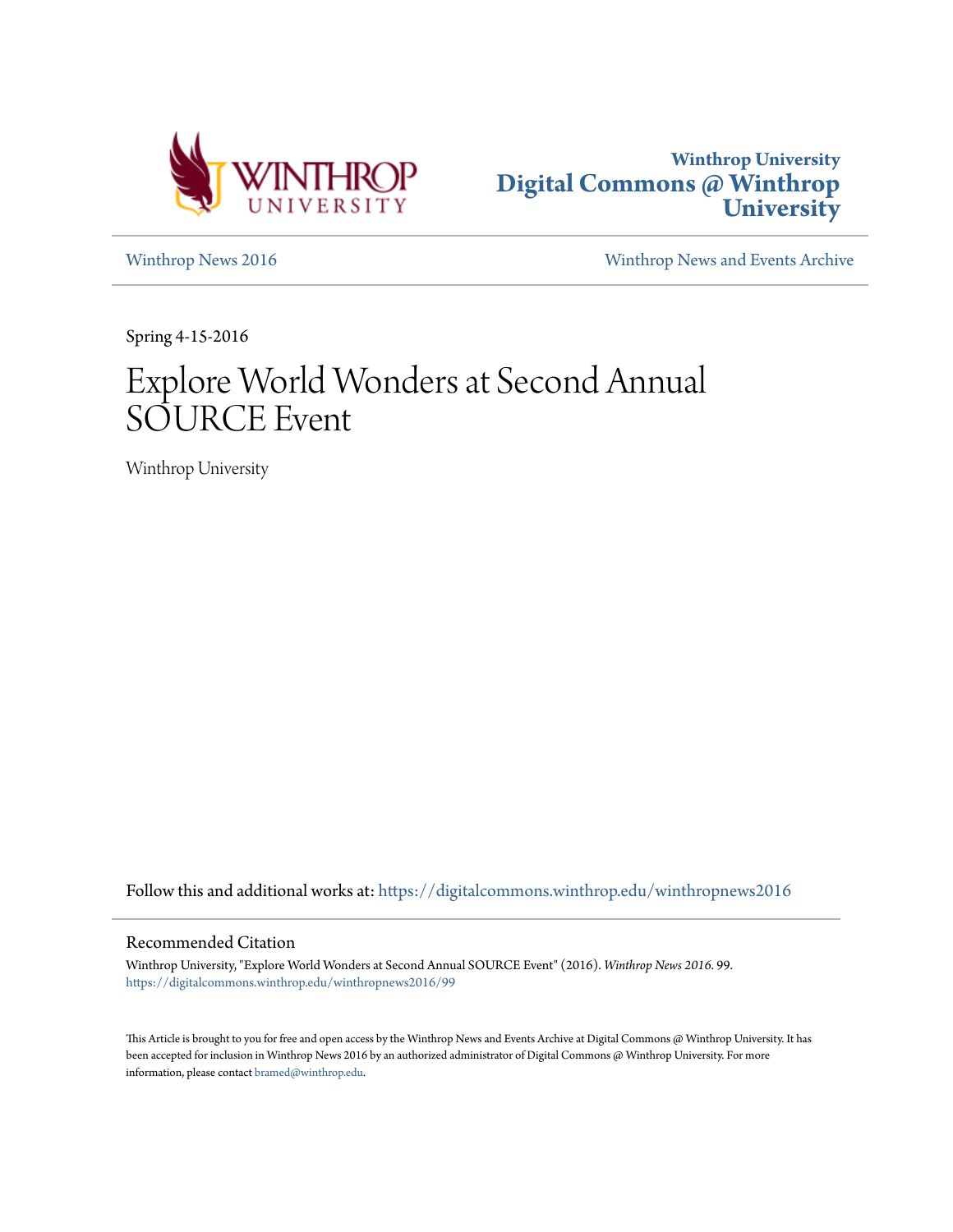



**AFFAIRS ATHLETICS GIVING**

**O** SHARE

- 89 年 -

All News

Archives

RSS News Feeds

Winthrop in the News

## 04/15/2016 **Explore World Wonders at Second Annual SOURCE Event**

### **Quick Facts**

**Posters, performances and presentations will** be from noon-4:15 p.m. in several buildings across campus: the West Center, Rutledge Building and the DiGiorgio Campus Center.

■ SOURCE stands for the Showcase of Undergraduate Research and Creative Endeavors.



ROCK HILL, SOUTH CAROLINA -- Is a woman's Achilles tendon more durable and flexible than a man's, hence less prone to injury? How does parental behavior affect a child's attitude toward goal achievement? Are there traces of romance in Antonio and Bassanio's friendship in Shakespeare's "The Merchant of Venice?"

For the answers to the questions above, consider attending the **Second Annual Showcase of Undergraduate Research and Creative Endeavors (SOURCE)** on Friday, April 22, at Winthrop University.

Recognizing that undergraduate research is one of the "High-Impact

Practices" identified by the American Association of Colleges and Universities—which refers to a practice that contributes to student engagement and persistence—Winthrop has worked particularly hard in recent years to offer opportunities to students in all majors to participate in the creation of projects reflecting their original work. Hosted by University College and the Office of Undergraduate Research with the guidance and organizing expertise of Director Robin Lammi, SOURCE includes work from all five academic colleges on campus.

This year's SOURCE showcase features project from more than 23 departments—including the sciences, mass communication, mathematics, history, political science, social work, psychology and more, said Gloria Jones, dean of University College. SOURCE will feature nearly 120 presentations, plus more than 40 works that are currently on display at the 28th Annual Undergraduate Juried Exhibition.

Support students and learn more about a variety of topics at SOURCE. The schedule is as follows:

#### **Noon-2 p.m.**

Poster Session I, Gallery Viewing and Reception, Rutledge Building

#### **12:40-1:55 p.m.**

Presentations and Performances Session I, DiGiorgio Campus Center and West Center

#### **2-3:45 p.m.**

Presentations and Performances Session II, DiGiorgio Campus Center and West Center

#### **2:15-4:15 p.m.**

Poster Session II and Refreshments, Richardson Ballroom

#### **4:20-5 p.m.**

Awards Celebration Honoring Students and Mentors, Richardson Ballroom

You can preview the projects by viewing the program on the Digital Commons.